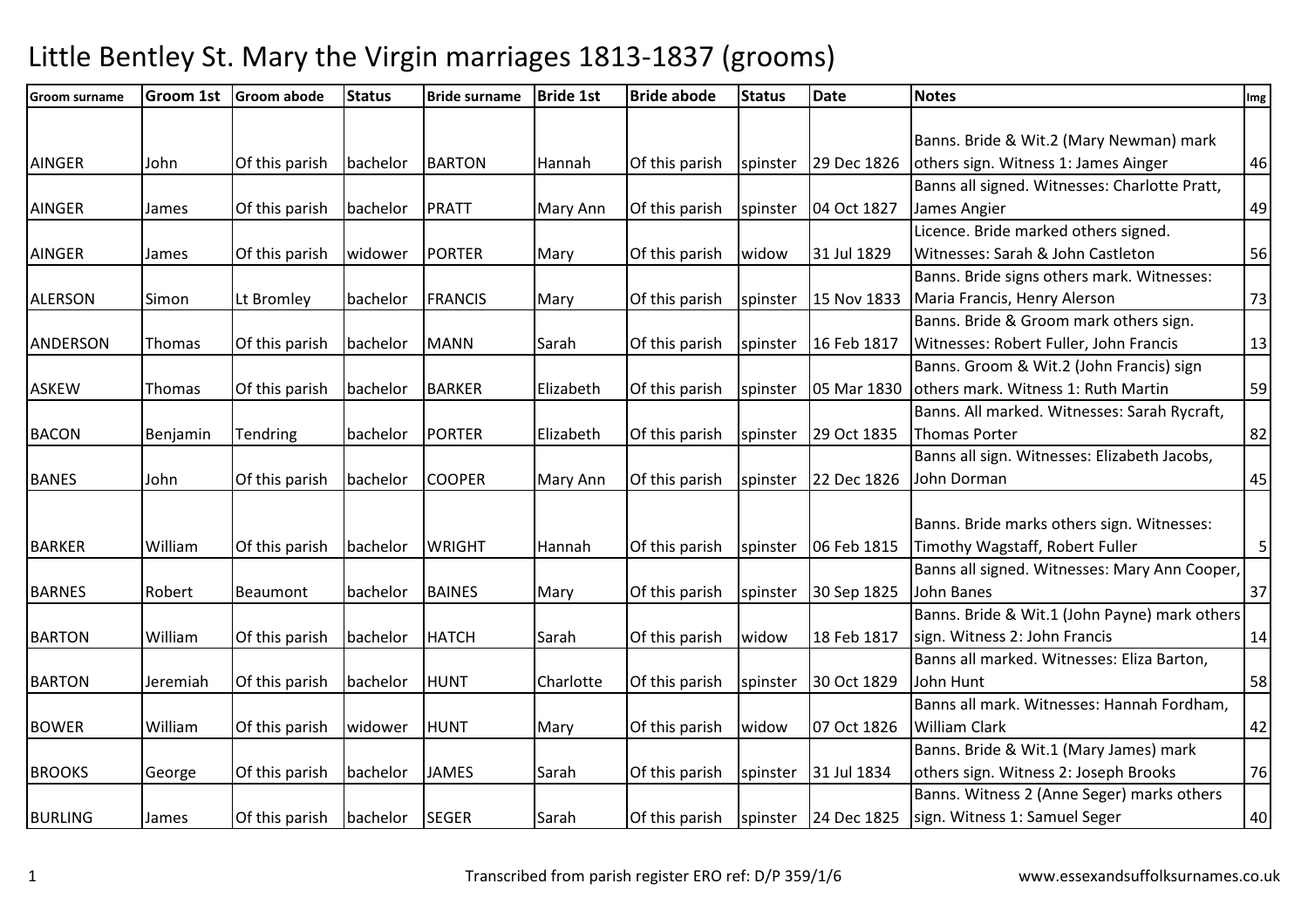| <b>Groom surname</b> | Groom 1st  | <b>Groom abode</b> | <b>Status</b> | <b>Bride surname</b> | <b>Bride 1st</b> | <b>Bride abode</b> | <b>Status</b> | <b>Date</b> | <b>Notes</b>                                    | Img            |
|----------------------|------------|--------------------|---------------|----------------------|------------------|--------------------|---------------|-------------|-------------------------------------------------|----------------|
|                      |            |                    |               |                      |                  |                    |               |             | Banns. Bride & Wit.2 (Peter Bines) mark others  |                |
| <b>BURLING</b>       | George     | <b>Gt Bentley</b>  | bachelor      | <b>KNOWLER</b>       | Elizabeth        | Of this parish     | spinster      | 02 Nov 1833 | sign. Witness 1: Elisabeth Burling              | 71             |
|                      |            |                    |               |                      | Mary             |                    |               |             | Licence all sign. Witnesses: Elizth Ann & Isaac |                |
| <b>BURROWS</b>       | Thomas     | Of this parish     | bachelor      | <b>BRADNACK</b>      | Matilda          | Manningtree        | spinster      | 24 Jan 1833 | <b>Bradnack</b>                                 | 70             |
|                      |            |                    |               |                      |                  |                    |               |             | Licence all sign. Witnesses: Mary Girling,      |                |
| <b>CHAPLIN</b>       | Richard    | Ridgewell          | bachelor      | <b>BLOMFIELD</b>     | Sarah            | Of this parish     | spinster      | 04 Nov 1825 | <b>William Shansfield</b>                       | 39             |
|                      |            |                    |               |                      |                  |                    |               |             |                                                 |                |
|                      |            |                    |               |                      |                  |                    |               |             | Banns. Bride & Wit.1 (Harriet Howard) sign      |                |
| <b>CHAPLIN</b>       | William    | Lt Bromley         | bachelor      | <b>FRANCIS</b>       | Sarah            | Of this parish     | spinster      | 08 Nov 1833 | others mark. Witness 2: John Chaplin            | 72             |
|                      |            |                    |               |                      |                  |                    |               |             | Banns. All mark. Witnesses: Lucy Woodard,       |                |
| <b>CHIPPERTON</b>    | Benjamin   | Of this parish     | bachelor      | <b>COOK</b>          | Maria            | Of this parish     | widow         | 27 Jun 1828 | <b>William Carr</b>                             | 52             |
|                      |            |                    |               |                      |                  |                    |               |             | Banns with consent of parents. Bride & Groom    |                |
|                      |            |                    |               |                      |                  |                    |               |             | mark others sign. Witnesses: Henry Barker,      |                |
| <b>CLARK</b>         | John       | Of this parish     | bachelor      | <b>WOOLARD</b>       | Sarah            | Of this parish     | spinster      | 02 Nov 1814 | John Francis                                    | $\overline{a}$ |
|                      |            |                    |               |                      |                  |                    |               |             | Banns. All mark. Witnesses: Elizabeth Balls,    |                |
| <b>CLARKE</b>        | James      | Of this parish     | bachelor      | <b>GARDINER</b>      | Elizabeth        | Of this parish     | widow         | 11 Oct 1831 | William James                                   | 63             |
|                      |            |                    |               |                      |                  |                    |               |             | Banns. Witness 1 (William Baines) marks         |                |
| <b>CLOW</b>          | Robert     | Of this parish     | bachelor      | <b>BAINES</b>        | Elizabeth        | Of this parish     | spinster      | 04 Nov 1821 | others sign. Witness 2: Mary Baines             | 27             |
|                      |            |                    |               |                      |                  |                    |               |             |                                                 |                |
|                      |            |                    |               |                      |                  |                    |               |             | Banns. Witness 2 (John Francis church clerk)    |                |
| <b>COLE</b>          | Samuel     | Of this parish     | bachelor      | <b>HUNT</b>          | Mary             | Of this parish     | spinster      | 16 Apr 1819 | signs others mark. Witness 1: Isaac Hunt        | 19             |
|                      |            |                    |               |                      |                  |                    |               |             | Banns. Bride & Groom mark others sign.          |                |
| <b>COOK</b>          | Robert     | Of this parish     | bachelor      | <b>WOODWARD</b>      | Maria            | Of this parish     | spinster      | 01 Oct 1816 | Witnesses: Robert Fuller, John Francis          | 11             |
|                      |            |                    |               |                      |                  |                    |               |             | Banns. Witness 1 (Mary Ann Offis) marks         |                |
| <b>COOPER</b>        | James      | Of this parish     | bachelor      | <b>HILLYARD</b>      | Mary Ann         | Of this parish     | spinster      | 18 Apr 1832 | others sign. Witness 2: John Cooper             | 68             |
|                      |            |                    |               |                      |                  |                    |               |             |                                                 |                |
|                      |            |                    |               |                      |                  |                    |               |             | Banns. Bride marks others sign. Witnesses:      |                |
| <b>COOPER</b>        | John       | Of this parish     | bachelor      | <b>OFFIS</b>         | Mary Ann         | Of this parish     | spinster      | 07 Dec 1832 | Rebecca Blowers, Robert Nightingale             | 69             |
|                      |            |                    |               |                      |                  |                    |               |             | Licence all sign. Witnesses: Jacob Lambert,     |                |
| <b>COOPER</b>        | Carrington | <b>Gt Bentley</b>  | widower       | <b>BROOKS</b>        | Elizabeth        | Of this parish     | spinster      | 25 Sep 1834 | <b>Elizth Cooper</b>                            | 77             |
|                      |            |                    |               |                      |                  |                    |               |             | Banns. All mark. Witnesses: Charlotte Hunt,     |                |
| <b>CRICK</b>         | Charles    | Of this parish     | bachelor      | <b>COLE</b>          | Mary             | Of this parish     | widow         | 24 Oct 1828 | Jeremiah Barton                                 | 54             |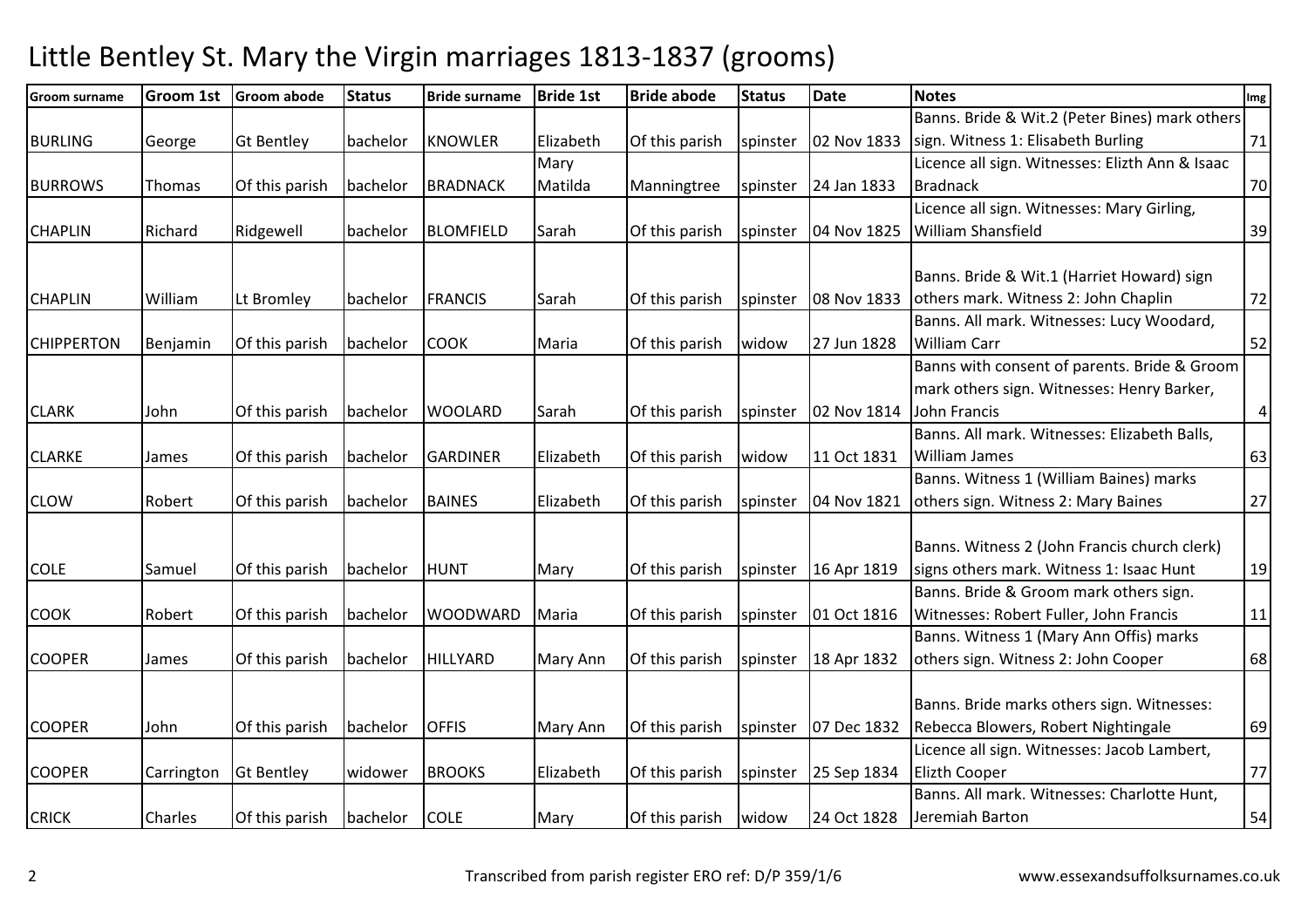| <b>Groom surname</b> | <b>Groom 1st</b> | <b>Groom abode</b> | <b>Status</b> | <b>Bride surname</b> | <b>Bride 1st</b> | <b>Bride abode</b> | <b>Status</b> | <b>Date</b>            | <b>Notes</b>                                    | Img          |
|----------------------|------------------|--------------------|---------------|----------------------|------------------|--------------------|---------------|------------------------|-------------------------------------------------|--------------|
|                      |                  |                    |               |                      |                  |                    |               |                        | Banns. Bride & Groom mark others sign.          |              |
|                      |                  |                    |               |                      |                  |                    |               |                        | Witnesses: Mary Ann Crussells, John Francis     |              |
| <b>CRUSSELLS</b>     | William          | Weeley             | bachelor      | <b>KING</b>          | Sarah            | Of this parish     | spinster      | 20 Oct 1820            | church clerk                                    | 22           |
|                      |                  |                    |               |                      |                  |                    |               |                        | Banns all mark. Witnesses: Lucy Woodard,        |              |
| <b>DAVIS</b>         | David            | Of this parish     | bachelor      | <b>WOODARD</b>       | Charlotte        | Of this parish     | spinster      | 27 Jan 1826            | <b>William Bower</b>                            | 41           |
|                      |                  |                    |               |                      |                  |                    |               |                        | Licence. Witness 2 (John Francis) signs others  |              |
| <b>DEATH</b>         | Thomas           | Of this parish     | bachelor      | LAYZELL              | Susan            | Of this parish     | spinster      | 26 Dec 1827            | mark. Witness 1: Mary Cowell                    | 51           |
|                      |                  |                    |               |                      |                  |                    |               |                        |                                                 |              |
|                      |                  |                    |               |                      |                  |                    |               |                        | Banns. Bride & Wit.1 (Thos Kilburn) sign others |              |
| <b>DOUBLE</b>        | John             | Ramsey             | bachelor      | <b>KILBURN</b>       | l Hannah         | Of this parish     | spinster      | 13 Apr 1832            | mark. Witness 2: Mary Ann Kilburn               | 67           |
|                      |                  |                    |               |                      |                  |                    |               |                        | Banns. Bride & Wit.1 (Margaret Page) sign       |              |
| <b>EALY</b>          | John             | Of this parish     | bachelor      | <b>WOODS</b>         | Margaret         | Of this parish     | widow         | 27 Oct 1827            | others mark. Witness 2: William Ealy            | 55           |
|                      |                  |                    |               |                      |                  |                    |               |                        | Banns. Witness 1 (Margaret Page) signs others   |              |
| <b>EALY</b>          | William          | Of this parish     | bachelor      | <b>BETTS</b>         | Mary             | Of this parish     | spinster      | 05 Dec 1831            | mark. Witness 2: Joseph Ealy                    | 65           |
|                      |                  |                    |               |                      |                  |                    |               |                        | Banns. Witness 1 (John Francis) signs others    |              |
| <b>ELEY</b>          | John             | Of this parish     | bachelor      | <b>HAMMOND</b>       | Sarah            | Of this parish     | spinster      | 14 Oct 1813            | mark. Witness 2: Daniel Francis                 | $\mathbf{1}$ |
|                      |                  |                    |               |                      |                  |                    |               |                        | Banns with consent of parents. Witness 1        |              |
|                      |                  |                    |               |                      |                  |                    |               |                        | (Mary Allsten) signs others mark. Witness 2:    |              |
| <b>ELY</b>           | John             | Of this parish     | bachelor      | <b>FRANCIS</b>       | Maria            | Of this parish     | spinster      | 30 Jan 1835            | William Chaplin                                 | 79           |
|                      |                  |                    |               |                      |                  |                    |               |                        | Banns with consent of parents. Bride marks      |              |
|                      |                  |                    |               |                      |                  |                    |               |                        | others sign. Witnesses: Robert Fuller, John     |              |
| <b>FORDHAM</b>       | John             | Of this parish     | bachelor      | <b>CRICK</b>         | Hannah           | Of this parish     | spinster      | 19 Jul 1816            | Francis                                         | 10           |
|                      |                  |                    |               |                      |                  |                    |               |                        | Banns. Bride & Groom mark others sign.          |              |
|                      | James            |                    |               |                      |                  |                    |               |                        | Witnesses: William Everitt, Harriett Matilda    |              |
| <b>GARDNER</b>       | Alston           | Of this parish     | bachelor      | <b>BARKER</b>        | Elizabeth        | Of this parish     | spinster      | 02 Oct 1818            | Humphrey                                        | 16           |
|                      |                  |                    |               |                      |                  |                    |               |                        | Banns. Witness 1 (Mary Francis) signs others    |              |
| <b>GILBERT</b>       | David            | Of this parish     | bachelor      | FRANCIS              | Hannah           | Of this parish     | spinster      | 24 Oct 1830            | mark. Witness 2: James Gilbert                  | 60           |
|                      |                  |                    |               |                      |                  |                    |               |                        | Banns. Bride & Wit.1 (Mary Francis) sign        |              |
| <b>GILBERT</b>       | James            | Of this parish     | bachelor      | FRANCIS              | Milly            | Of this parish     | spinster      | 08 Dec 1831            | others mark. Witness 2: David Gilbert           | 66           |
|                      | Frederick        |                    |               |                      |                  |                    |               |                        | Banns all sign. Witnesses: Caroline Gladwell,   |              |
| <b>GLADWELL</b>      | John             | Of this parish     | bachelor      | PORTER               | Mary             | Of this parish     |               | spinster   07 Feb 1834 | <b>Rebekah Porter</b>                           | 75           |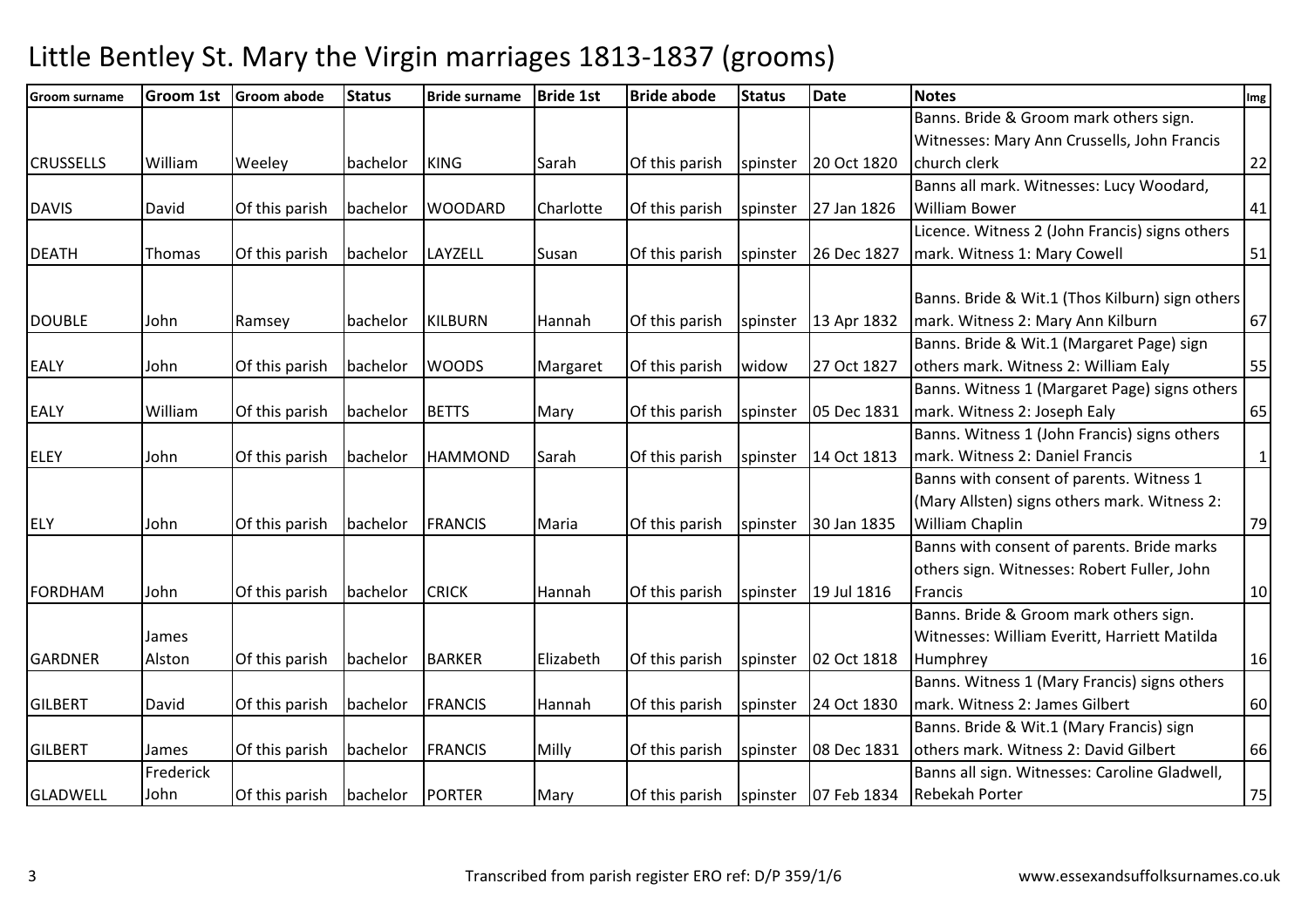| <b>Groom surname</b> | <b>Groom 1st</b> | <b>Groom abode</b> | <b>Status</b>   | <b>Bride surname</b> | <b>Bride 1st</b> | <b>Bride abode</b> | <b>Status</b> | <b>Date</b>          | <b>Notes</b>                                           | Img      |
|----------------------|------------------|--------------------|-----------------|----------------------|------------------|--------------------|---------------|----------------------|--------------------------------------------------------|----------|
|                      |                  |                    |                 |                      |                  |                    |               |                      | Banns with consent of parents. Witness 2               |          |
|                      |                  |                    |                 |                      |                  |                    |               |                      | (Henry Upton) signs others mark. Witness 1:            |          |
| <b>GORSLING</b>      | George           | Of this parish     | widower         | <b>WHITTAKER</b>     | Eliza            | Of this parish     | spinster      | 20 Oct 1826          | <b>Mary Upton</b>                                      | 44       |
|                      |                  |                    |                 |                      |                  |                    |               |                      |                                                        |          |
|                      |                  |                    |                 |                      |                  |                    |               |                      | Banns. Bride & Groom mark others sign.                 |          |
| <b>GOSLING</b>       | George           | Of this parish     | bachelor        | <b>CHAPLIN</b>       | Sarah            | Of this parish     | spinster      |                      | 02 May 1815 Witnesses: Robert Fuller, Hezekiah Everitt | $6 \mid$ |
|                      |                  | St James           |                 |                      |                  |                    |               |                      |                                                        |          |
|                      |                  | Clerkenwell        |                 |                      |                  |                    |               |                      | Licence all signed. Witnesses: James Girling, J.       |          |
| <b>HARRISON</b>      | James            | Middlesex          | bachelor        | <b>GIRLING</b>       | Eliza            | Of this parish     | spinster      | 27 Oct 1831          | Harrison?                                              | 64       |
|                      |                  |                    |                 |                      |                  |                    |               |                      | Banns. Bride & Groom mark others sign.                 |          |
| <b>HARVEY</b>        | John             | Tendring           | bachelor        | <b>OSBORNE</b>       | Jane             | Of this parish     | spinster      |                      | 17 May 1816 Witnesses: Joseph Harvey, John Francis     | 9        |
|                      |                  |                    |                 |                      |                  |                    |               |                      | Banns. Bride & Wit.1 (Sarah Holder) mark               |          |
| <b>HOLDER</b>        | George           | Of this parish     | bachelor        | ROWLAND              | <b>Mary Ann</b>  | Of this parish     | widow         | 31 Oct 1830          | others sign. Witness 2: John Theobald                  | 61       |
|                      |                  | Christ Church      |                 |                      |                  |                    |               |                      | Licence all signed. Witnesses: James Girling, J.       |          |
| <b>HUBBARD</b>       | William          | London             | bachelor        | <b>GIRLING</b>       | Sarah            | Of this parish     | spinster      | 30 Sep 1823          | Corey                                                  | 30       |
|                      |                  |                    |                 |                      |                  |                    |               |                      | Banns. Witness 2 (John Fordham) signs others           |          |
| <b>HUNT</b>          | Isaac            | Of this parish     | bachelor        | <b>BUNCH</b>         | Mary             | Of this parish     | spinster      | 18 Oct 1825          | mark. Witnesses: Charlotte Hunt                        | 38       |
|                      |                  |                    |                 |                      |                  |                    |               |                      | Banns. Bride signs others mark. Witnesses:             |          |
| <b>HUNT</b>          | Robert           | Of this parish     | bachelor        | <b>SEAGER</b>        | Mary Anne        | Of this parish     | spinster      | 09 Dec 1836          | Mary Cole, Henry Hunt                                  | 85       |
|                      |                  |                    |                 |                      |                  |                    |               |                      | Banns all sign. Witnesses: Elizabeth Saker, Jho.       |          |
| <b>HURRAN</b>        | Oliver           | Mistley            | bachelor        | <b>PAGE</b>          | Margaret         | Of this parish     | spinster      | 08 Apr 1836          | <b>Brooks</b>                                          | 83       |
|                      |                  |                    |                 |                      |                  |                    |               |                      | Banns. Witness 2 (John Francis) signs others           |          |
| <b>JACOBS</b>        | Isaac            | Of this parish     | bachelor        | <b>BELL</b>          | Elizabeth        | Of this parish     | spinster      | 29 Oct 1816          | mark. Witness 1: James Bell                            | 12       |
|                      |                  |                    |                 |                      |                  |                    |               |                      | Banns. Witness 2 (John Francis) signs others           |          |
| <b>JAMES</b>         | William          | Of this parish     | bachelor        | <b>BOWER</b>         | Mary             | Of this parish     |               | 22 Oct 1823          | mark. Witness 1: William James                         | 31       |
|                      |                  |                    |                 |                      |                  |                    |               |                      |                                                        |          |
|                      |                  |                    |                 |                      |                  |                    |               |                      | Banns. Bride marks others sign. Witnesses:             |          |
| <b>JENNINGS</b>      | John             | Of this parish     | bachelor        | <b>ANGIER</b>        | Susan            | Of this parish     | spinster      | 08 Dec 1820          | Oteway Jennings, Mary Purdy                            | 24       |
|                      |                  |                    |                 |                      |                  |                    |               |                      | Banns. Groom & Wit 2 (John Francis church              |          |
|                      |                  |                    |                 |                      |                  |                    |               |                      | clerk) sign others mark. Witness 1: James              |          |
| <b>JENNINGS</b>      | Mark             | Of this parish     | bachelor HOWARD |                      | Maria            | Of this parish     |               | spinster 29 Oct 1824 | Thompson                                               | 32       |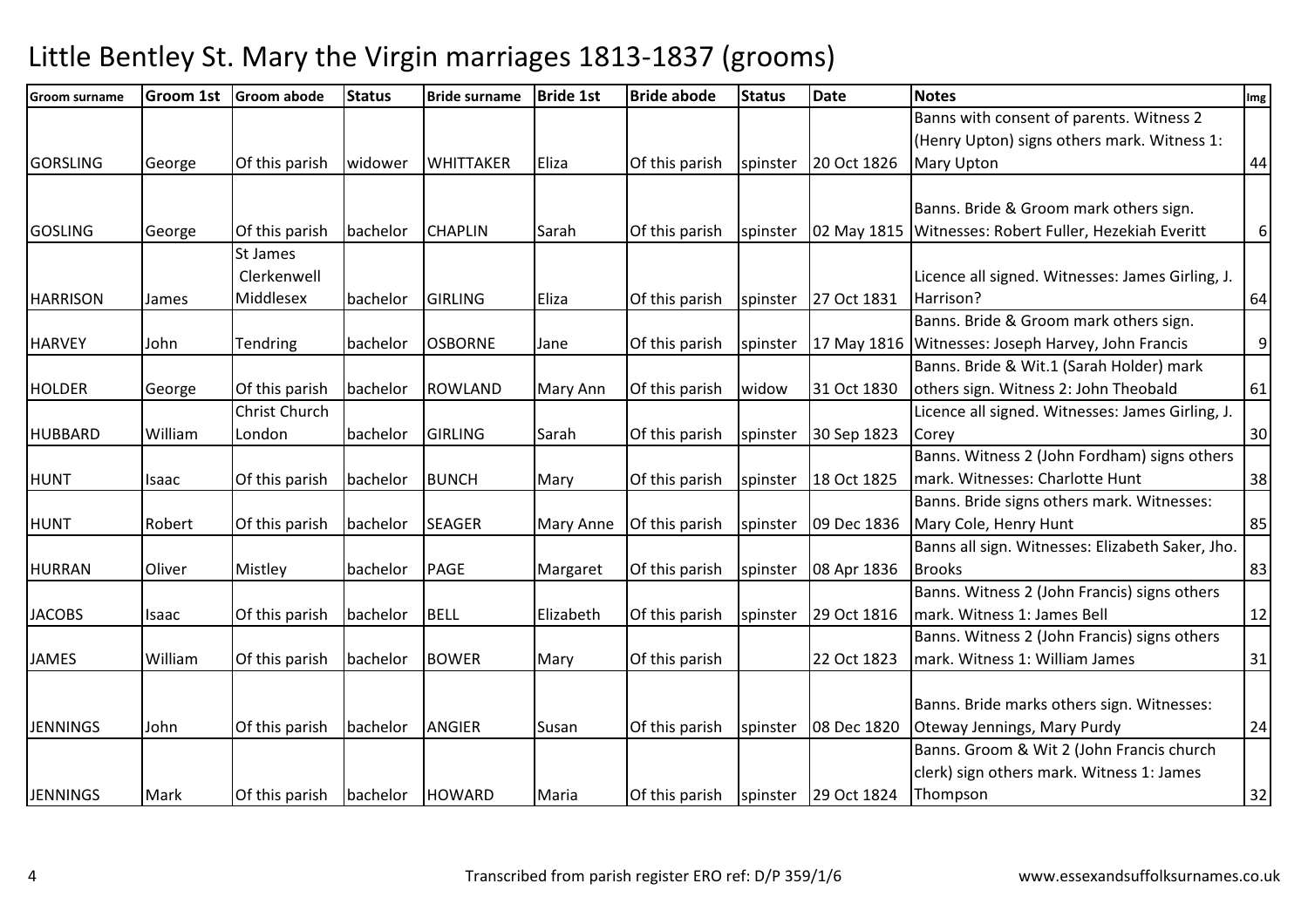|          |                                                  | <b>Status</b>                                                                                                                               | <b>Bride surname</b>                                     | <b>Bride 1st</b>                                                                 | <b>Bride abode</b>                   | <b>Status</b>                                                                          | Date                                                  | <b>Notes</b>                                                                           | Img                                                                                                                                                                                                                                                                                                                                                                                                                                                                                                                                                                        |
|----------|--------------------------------------------------|---------------------------------------------------------------------------------------------------------------------------------------------|----------------------------------------------------------|----------------------------------------------------------------------------------|--------------------------------------|----------------------------------------------------------------------------------------|-------------------------------------------------------|----------------------------------------------------------------------------------------|----------------------------------------------------------------------------------------------------------------------------------------------------------------------------------------------------------------------------------------------------------------------------------------------------------------------------------------------------------------------------------------------------------------------------------------------------------------------------------------------------------------------------------------------------------------------------|
|          |                                                  |                                                                                                                                             |                                                          |                                                                                  |                                      |                                                                                        |                                                       | Banns all mark. Witnesses: Susan Lambard,                                              |                                                                                                                                                                                                                                                                                                                                                                                                                                                                                                                                                                            |
| James    | Of this parish                                   | bachelor                                                                                                                                    | AINGER                                                   | Mary                                                                             | Of this parish                       | spinster                                                                               | 13 Oct 1826                                           | William Woodard                                                                        | 43                                                                                                                                                                                                                                                                                                                                                                                                                                                                                                                                                                         |
|          |                                                  |                                                                                                                                             |                                                          |                                                                                  |                                      |                                                                                        |                                                       | Banns. Bride signs others mark. Witnesses:                                             |                                                                                                                                                                                                                                                                                                                                                                                                                                                                                                                                                                            |
| Benjamin | Of this parish                                   | bachelor                                                                                                                                    | <b>SHALDRICK</b>                                         | Mary Ann                                                                         | Of this parish                       | spinster                                                                               | 10 Mar 1835                                           | Anne & John Went                                                                       | 81                                                                                                                                                                                                                                                                                                                                                                                                                                                                                                                                                                         |
|          |                                                  |                                                                                                                                             |                                                          |                                                                                  |                                      |                                                                                        |                                                       | Licence with consent of James Girling her                                              |                                                                                                                                                                                                                                                                                                                                                                                                                                                                                                                                                                            |
|          |                                                  |                                                                                                                                             |                                                          |                                                                                  |                                      |                                                                                        |                                                       | father. All sign. Witnesses: James Girling, C.                                         |                                                                                                                                                                                                                                                                                                                                                                                                                                                                                                                                                                            |
| John     | Wix                                              | bachelor                                                                                                                                    | <b>GIRLING</b>                                           | Mary Ann                                                                         | Of this parish                       | spinster                                                                               | 21 Mar 1820                                           | Lott                                                                                   | 21                                                                                                                                                                                                                                                                                                                                                                                                                                                                                                                                                                         |
|          |                                                  |                                                                                                                                             |                                                          |                                                                                  |                                      |                                                                                        |                                                       |                                                                                        |                                                                                                                                                                                                                                                                                                                                                                                                                                                                                                                                                                            |
|          |                                                  |                                                                                                                                             |                                                          |                                                                                  |                                      |                                                                                        |                                                       |                                                                                        | 17                                                                                                                                                                                                                                                                                                                                                                                                                                                                                                                                                                         |
|          |                                                  |                                                                                                                                             |                                                          |                                                                                  |                                      |                                                                                        |                                                       |                                                                                        |                                                                                                                                                                                                                                                                                                                                                                                                                                                                                                                                                                            |
|          |                                                  |                                                                                                                                             |                                                          |                                                                                  |                                      |                                                                                        |                                                       |                                                                                        |                                                                                                                                                                                                                                                                                                                                                                                                                                                                                                                                                                            |
| William  | Suffolk                                          | bachelor                                                                                                                                    | <b>GIRLING</b>                                           | Elizabeth                                                                        | Of this parish                       | spinster                                                                               | 02 Nov 1819                                           | Girling                                                                                | 20                                                                                                                                                                                                                                                                                                                                                                                                                                                                                                                                                                         |
|          |                                                  |                                                                                                                                             |                                                          |                                                                                  |                                      |                                                                                        |                                                       |                                                                                        |                                                                                                                                                                                                                                                                                                                                                                                                                                                                                                                                                                            |
|          |                                                  |                                                                                                                                             |                                                          |                                                                                  |                                      |                                                                                        |                                                       | Banns with consent of parents. All signed.                                             |                                                                                                                                                                                                                                                                                                                                                                                                                                                                                                                                                                            |
| James    | Of this parish                                   | bachelor                                                                                                                                    | <b>SOUTH</b>                                             | Maria                                                                            | Of this parish                       | spinster                                                                               | 03 Jun 1823                                           | Witnesses: James South, Sarah Mayer                                                    | 29                                                                                                                                                                                                                                                                                                                                                                                                                                                                                                                                                                         |
|          |                                                  |                                                                                                                                             |                                                          |                                                                                  |                                      |                                                                                        |                                                       | Licence. All signed. Witnesses: Elizabeth &                                            |                                                                                                                                                                                                                                                                                                                                                                                                                                                                                                                                                                            |
| James    | Of this parish                                   | widower                                                                                                                                     | <b>VINCENT</b>                                           | Sarah Ann                                                                        | Of this parish                       | widow                                                                                  | 26 Oct 1829                                           | Joseph Girling                                                                         | 57                                                                                                                                                                                                                                                                                                                                                                                                                                                                                                                                                                         |
|          |                                                  |                                                                                                                                             |                                                          |                                                                                  |                                      |                                                                                        |                                                       |                                                                                        |                                                                                                                                                                                                                                                                                                                                                                                                                                                                                                                                                                            |
|          |                                                  |                                                                                                                                             |                                                          |                                                                                  |                                      |                                                                                        |                                                       | mark others sign. Witnesses: Edwd Everitt,                                             |                                                                                                                                                                                                                                                                                                                                                                                                                                                                                                                                                                            |
| Samuel   | Of this parish                                   | bachelor                                                                                                                                    | <b>TAYLOR</b>                                            | Elizabeth                                                                        | Of this parish                       | spinster                                                                               | 13 Sep 1814                                           | John Francis                                                                           | $\overline{2}$                                                                                                                                                                                                                                                                                                                                                                                                                                                                                                                                                             |
|          |                                                  |                                                                                                                                             |                                                          |                                                                                  |                                      |                                                                                        |                                                       |                                                                                        |                                                                                                                                                                                                                                                                                                                                                                                                                                                                                                                                                                            |
|          |                                                  |                                                                                                                                             |                                                          |                                                                                  |                                      |                                                                                        |                                                       |                                                                                        | 50                                                                                                                                                                                                                                                                                                                                                                                                                                                                                                                                                                         |
|          |                                                  |                                                                                                                                             |                                                          |                                                                                  |                                      |                                                                                        |                                                       |                                                                                        |                                                                                                                                                                                                                                                                                                                                                                                                                                                                                                                                                                            |
|          |                                                  |                                                                                                                                             |                                                          |                                                                                  |                                      |                                                                                        |                                                       |                                                                                        | 78                                                                                                                                                                                                                                                                                                                                                                                                                                                                                                                                                                         |
|          |                                                  |                                                                                                                                             |                                                          |                                                                                  |                                      |                                                                                        |                                                       |                                                                                        |                                                                                                                                                                                                                                                                                                                                                                                                                                                                                                                                                                            |
|          |                                                  |                                                                                                                                             |                                                          |                                                                                  |                                      |                                                                                        |                                                       |                                                                                        | 80                                                                                                                                                                                                                                                                                                                                                                                                                                                                                                                                                                         |
|          |                                                  |                                                                                                                                             |                                                          |                                                                                  |                                      |                                                                                        |                                                       |                                                                                        |                                                                                                                                                                                                                                                                                                                                                                                                                                                                                                                                                                            |
|          |                                                  |                                                                                                                                             |                                                          | Elizabeth                                                                        |                                      |                                                                                        |                                                       |                                                                                        | $18\,$                                                                                                                                                                                                                                                                                                                                                                                                                                                                                                                                                                     |
|          |                                                  |                                                                                                                                             |                                                          |                                                                                  |                                      |                                                                                        |                                                       | Banns. Bride & Groom sign others mark.                                                 |                                                                                                                                                                                                                                                                                                                                                                                                                                                                                                                                                                            |
| William  | Of this parish                                   | bachelor                                                                                                                                    | <b>AMES</b>                                              | Sarah                                                                            | Of this parish                       | spinster                                                                               |                                                       | Witnesses: Mary & Henry Offord                                                         | 48                                                                                                                                                                                                                                                                                                                                                                                                                                                                                                                                                                         |
|          | Robert<br>Richard<br>Thomas<br>Francis<br>Nathan | Groom 1st Groom abode<br>Of this parish<br>Stutton,<br><b>St Martin</b><br>Colchester<br>Of this parish<br>Of this parish<br>Of this parish | bachelor<br>bachelor<br>bachelor<br>bachelor<br>bachelor | <b>ANDREWS</b><br><b>PILLAN</b><br><b>TAYLOR</b><br><b>MAYS</b><br><b>BARTON</b> | Charlotte<br>Emily<br>Eliza<br>Sarah | Of this parish<br>Of this parish<br>Of this parish<br>Of this parish<br>Of this parish | spinster<br>spinster<br>spinster<br>widow<br>spinster | 02 Oct 1818<br>22 Oct 1827<br>23 Jan 1835<br>20 Feb 1835<br>29 Jan 1819<br>19 Jan 1827 | Banns. Witness 2 (John Francis church clerk)<br>signs others mark. Witness 1: Susan Gosling<br>Licence with consent of James Girling her<br>father. All sign. Witnesses: James & M. A.<br>Banns with consent of parents. Bride & Groom<br>Banns. Bride & Wit.2 (Joseph Pillan) marked<br>others signed. Witness 1: Mary Porter<br>Banns. Witness 2 (Joseph Taylor) signs others<br>mark. Witness 1: Sarah Bea*<br>Banns. Bride & Groom mark others sign.<br>Witnesses: Mary & James Eade<br>Banns. Witness 2 (John Francis) signs others<br>mark. Witness 1: Edward Notley |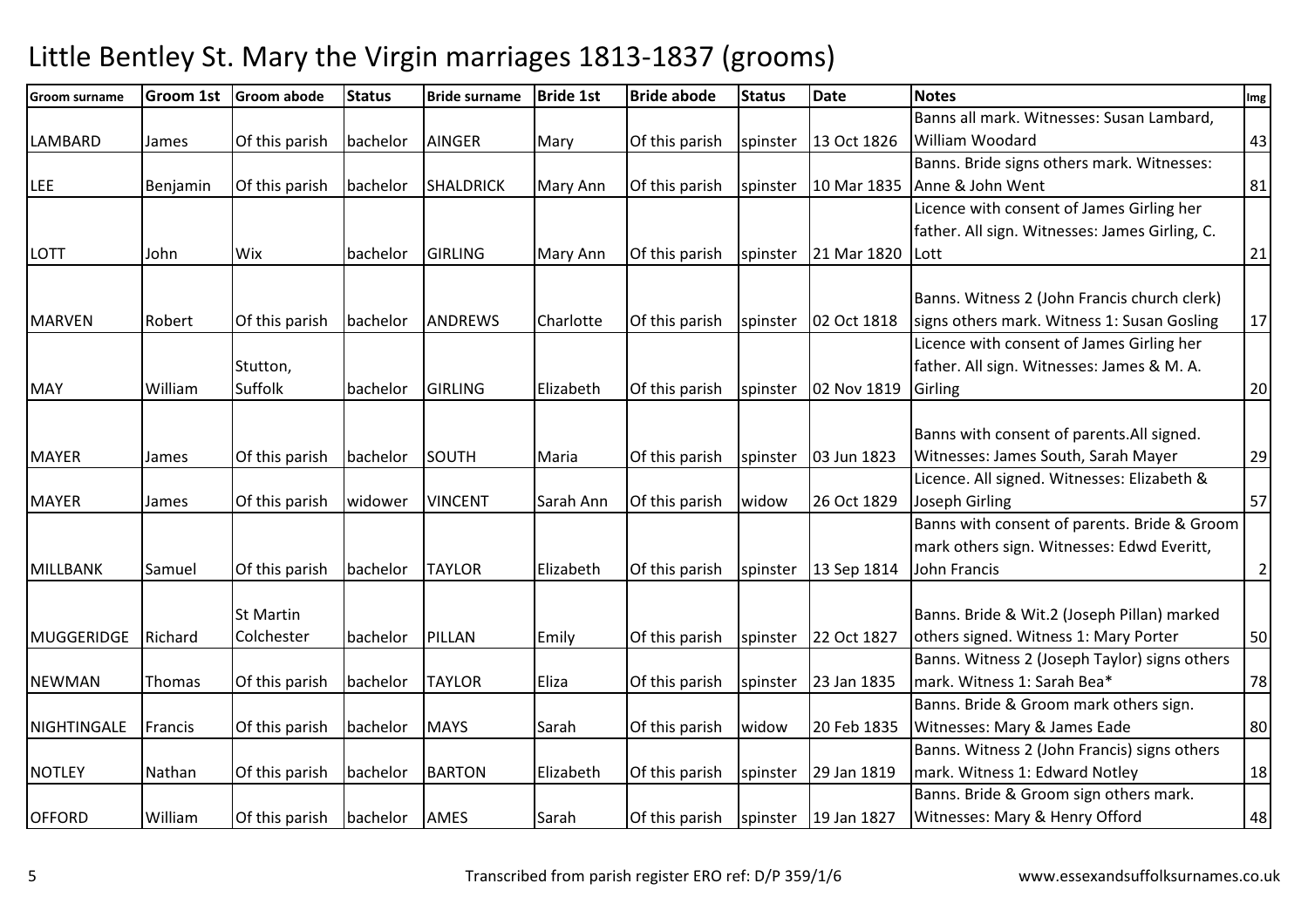| <b>Groom surname</b> | <b>Groom 1st</b> | <b>Groom abode</b>   | <b>Status</b> | <b>Bride surname</b> | <b>Bride 1st</b> | <b>Bride abode</b> | <b>Status</b> | <b>Date</b>          | <b>Notes</b>                                                                                                  | Img     |
|----------------------|------------------|----------------------|---------------|----------------------|------------------|--------------------|---------------|----------------------|---------------------------------------------------------------------------------------------------------------|---------|
| PAGE                 | Joseph           | Of this parish       | bachelor      | SOUTH                | Sarah            | Of this parish     | spinster      | 27 Oct 1820          | Banns all sign. Witnesses: R. Lord, John South                                                                | 23      |
| PAGE                 | Joseph           | Of this parish       | bachelor      | <b>RYCRAFT</b>       | Mary Ann         | Of this parish     | spinster      | 15 Apr 1836          | Banns. Witness 2 (William Saunders) signs<br>others mark. Witness 1: Hannah Saunders                          | 84      |
| PALMER               | Joseph           | Lt Clacton           | bachelor      | <b>STEBBING</b>      | Charlotte        | Of this parish     | spinster      | 18 Nov 1824          | Licence all signed. Witnesses: David Stebbing,<br>John Francis                                                | 33      |
| PILLAN               | Joseph           | Of this parish       | bachelor      | <b>KNOPP</b>         | Rachel           | Of this parish     | spinster      | 17 Dec 1830          | Banns. Bride & Wit1 (Sarah Knopp) sign others<br>mark. Witness 2: William Pillan                              | 62      |
| <b>RYCRAFT</b>       | Jacob            | Of this parish       | bachelor      | <b>SARGEANT</b>      | Sarah            | Of this parish     | single        | 13 Jan 1816          | Banns with consent of parents. Witness 2<br>(John Francis) signs others mark. Witness 1:<br><b>Mary Purdy</b> | $\,8\,$ |
| <b>RYCRAFT</b>       | Robert           | Of this parish       | bachelor      | <b>ROUSE</b>         | Sarah            | Of this parish     | widow         | 20 Sep 1828          | Banns all marked. Witnesses: Hannah Rycraft,<br><b>William Mason</b>                                          | 53      |
| <b>SEGURS</b>        | John             | Tendring             | bachelor      | <b>WAGSTAFFE</b>     | Sarah            | Of this parish     | spinster      | 25 Dec 1833          | Banns. All mark. Witnesses: Anne Taylor, Isaac<br><b>Segurs</b>                                               | 74      |
| <b>SEXTON</b>        | Robert           | Of this parish       | bachelor      | <b>WAGSTAFFE</b>     | Martha           | Of this parish     | widow         | 22 Sep 1825          | Banns. All mark. Witnesses: Samuel Sexton,<br>Elizabeth Gardiner                                              | 35      |
| <b>SOUTH</b>         | John             | Tuddenham<br>Suffolk |               | <b>LORD</b>          | Rebecca          | Of this parish     | spinster      | 28 Dec 1820          | Licence all sign. Witnesses: Thos. & Maria<br>South. Says groom is a bachelor, but might be<br>crossed out?   | 25      |
| SOUTHGATE            | James            | Of this parish       | bachelor      | <b>WOODARD</b>       | Elizabeth        | Of this parish     | spinster      | 18 Nov 1821          | Banns. Witness 1 (John Francis church clerk)<br>signs others mark. Witness 2: Charlotte<br>Woodard            | 28      |
|                      |                  |                      |               |                      |                  |                    |               |                      | Licence with consent of parents. Groom &<br>Wit.1 (* Everitt) sign others mark. Witness 2:                    |         |
| <b>SPARLING</b>      | John             | <b>Gt Holland</b>    | bachelor      | <b>BOWER</b>         | Sarah<br>Jane    | Of this parish     | spinster      | 29 Sep 1825          | <b>Charlotte Woodard</b><br>Licence. All sign. Witnesses: Lucy Day, John                                      | 36      |
| SPARROW              | William          | Of this parish       | widower       | <b>KEMP</b>          | Elizabeth        | Alresford          | spinster      | 05 Apr 1817          | Kemp                                                                                                          | 15      |
| <b>STARLING</b>      | Mark             | Of this parish       | bachelor      | <b>HAMMOND</b>       | Sarah            | Of this parish     |               | spinster 11 Jan 1827 | Licence. Bride & Groom mark others sign.<br>Witnesses: John South, Mary Francis                               | 47      |